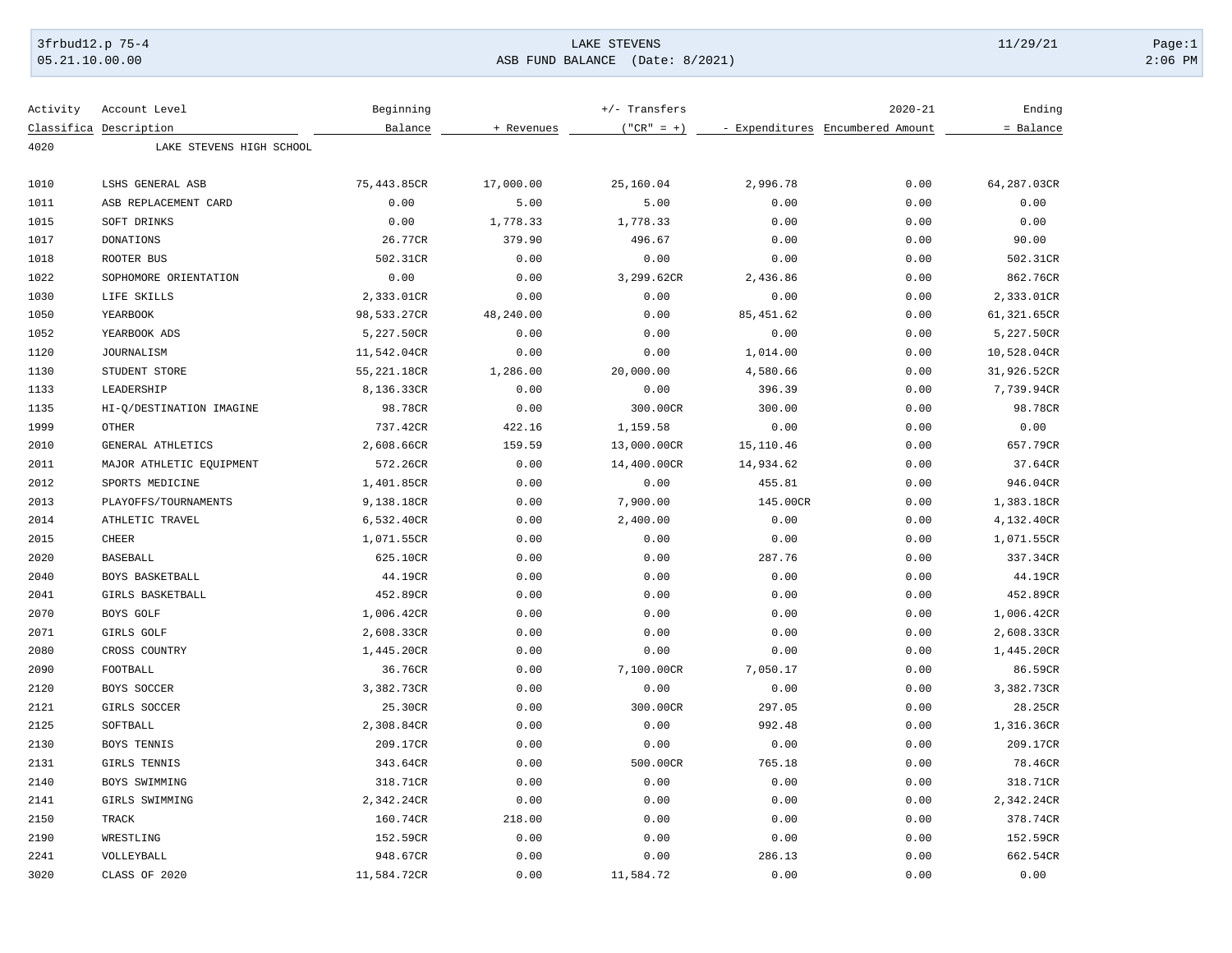## 3frbud12.p 75-4 Page:2 Page:2 Page:2 Page:2 Page:2 Page:2 Page:2 Page:2 Page:2 Page:2 Page:2 Page:2 Page:2 Page:2 Page:2 Page:2 Page:2 Page:2 Page:2 Page:2 Page:2 Page:2 Page:2 Page:2 Page:2 Page:2 Page:2 Page:2 Page:2 Pag [05.21.10.00.00](https://05.21.10.00.00) ASB FUND BALANCE (Date: 8/2021) 2:06 PM

| Activity | Account Level                 | Beginning   |            | $+/-$ Transfers |          | $2020 - 21$                      | Ending      |
|----------|-------------------------------|-------------|------------|-----------------|----------|----------------------------------|-------------|
|          | Classifica Description        | Balance     | + Revenues | $("CR" = +)$    |          | - Expenditures Encumbered Amount | = Balance   |
| 4020     | LAKE STEVENS HIGH SCHOOL      |             |            |                 |          |                                  |             |
| 3021     | CLASS OF 2021                 | 3,475.15CR  | 0.00       | 993.56          | 2,481.59 | 0.00                             | 0.00        |
| 3022     | CLASS OF 2022                 | 298.37CR    | 0.00       | 6,289.14CR      | 0.00     | 0.00                             | 6,587.51CR  |
| 3023     | CLASS OF 2023                 | 0.00        | 47.41      | 5,233.45CR      | 0.00     | 0.00                             | 5,280.86CR  |
| 3024     | CLASS OF 2024                 | 0.00        | 0.00       | 1,696.48CR      | 0.00     | 0.00                             | 1,696.48CR  |
| 4004     | ANIME CLUB                    | 985.28CR    | 0.00       | 0.00            | 0.00     | 0.00                             | 985.28CR    |
| 4010     | DUNGEONS AND DRAGONS          | 35.73CR     | 0.00       | 0.00            | 0.00     | 0.00                             | 35.73CR     |
| 4012     | SPORTS MEDICINE CLUB          | 950.00CR    | 0.00       | 0.00            | 0.00     | 0.00                             | 950.00CR    |
| 4020     | <b>BAND</b>                   | 1,720.40CR  | 0.00       | 0.00            | 0.00     | 0.00                             | 1,720.40CR  |
| 4024     | VIKING TV                     | 1,003.38CR  | 0.00       | 0.00            | 0.00     | 0.00                             | 1,003.38CR  |
| 4025     | ROBOTIC CLUB                  | 550.00CR    | 0.00       | 0.00            | 0.00     | 0.00                             | 550.00CR    |
| 4027     | COMPUTER/TECH MEDIA/ TSA      | 676.36CR    | 0.00       | 0.00            | 0.00     | 0.00                             | 676.36CR    |
| 4028     | GAME CLUB                     | 600.00CR    | 0.00       | 0.00            | 0.00     | 0.00                             | 600.00CR    |
| 4029     | PING PONG CLUB                | 417.89CR    | 0.00       | 0.00            | 0.00     | 0.00                             | 417.89CR    |
| 4030     | CHOIR                         | 1,344.44CR  | 0.00       | 0.00            | 0.00     | 0.00                             | 1,344.44CR  |
| 4032     | VIDEO CLUB                    | 98.72CR     | 2,500.00   | 0.00            | 44.10    | 0.00                             | 2,554.62CR  |
| 4050     | $\rm DECA$                    | 7,998.85CR  | 440.00     | 19,835.00CR     | 6,375.00 | 0.00                             | 21,898.85CR |
| 4055     | MATH CONSTRUCTION             | 10,519.88CR | 0.00       | 0.00            | 0.00     | 0.00                             | 10,519.88CR |
| 4060     | <b>DRAMA</b>                  | 1,524.09CR  | 0.00       | 0.00            | 0.00     | 0.00                             | 1,524.09CR  |
| 4065     | DANCE CLUB                    | 350.00CR    | 0.00       | 0.00            | 0.00     | 0.00                             | 350.00CR    |
| 4070     | LIBRARY CLUB                  | 511.80CR    | 0.00       | 0.00            | 0.00     | 0.00                             | 511.80CR    |
| 4127     | ONE VOICE CLUB                | 533.74CR    | 0.00       | 0.00            | 0.00     | 0.00                             | 533.74CR    |
| 4128     | DIVERSITY STUDENT UNION       | 641.28CR    | 0.00       | 0.00            | 0.00     | 0.00                             | 641.28CR    |
| 4129     | MAGIC CLUB                    | 0.21CR      | 0.00       | 0.00            | 0.00     | 0.00                             | 0.21CR      |
| 4130     | FELLOWSHIP-CHRISTIAN ATHLETES | 471.73CR    | 0.00       | 0.00            | 0.00     | 0.00                             | 471.73CR    |
| 4131     | <b>LANTERN GROUP</b>          | 185.16CR    | 0.00       | 0.00            | 0.00     | 0.00                             | 185.16CR    |
| 4132     | HARRY POTTER CLUB             | 266.38CR    | 0.00       | 0.00            | 0.00     | 0.00                             | 266.38CR    |
| 4135     | NATURAL HIGHS NETWORK         | 896.79CR    | 0.00       | 0.00            | 0.00     | 0.00                             | 896.79CR    |
| 4155     | KEY CLUB                      | 1,447.84CR  | 0.00       | 0.00            | 0.00     | 0.00                             | 1,447.84CR  |
| 4160     | INTERACT CLUB                 | 1,170.02CR  | 0.00       | 0.00            | 0.00     | 0.00                             | 1,170.02CR  |
| 4241     | FRENCH CLUB                   | 943.36CR    | 0.00       | 0.00            | 0.00     | 0.00                             | 943.36CR    |
| 4245     | M.E.Ch.A CLUB                 | 738.35CR    | 0.00       | 0.00            | 0.00     | 0.00                             | 738.35CR    |
| 4250     | STRENGTH & CONDITIONING       | 2,472.11CR  | 0.00       | 165.00CR        | 0.00     | 0.00                             | 2,637.11CR  |
| 4260     | GSA                           | 1,139.56CR  | 0.00       | 0.00            | 0.00     | 0.00                             | 1,139.56CR  |
| 4271     | ANIMATION CLUB                | 450.00CR    | 0.00       | 0.00            | 0.00     | 0.00                             | 450.00CR    |
| 4275     | DEAD POETS SOCIETY            | 834.86CR    | 0.00       | 0.00            | 0.00     | 0.00                             | 834.86CR    |
| 4290     | <b>FCCLA</b>                  | 6,759.79CR  | 0.00       | 0.00            | 0.00     | 0.00                             | 6,759.79CR  |
| 4291     | FCCLA CULINARY                | 2,497.87CR  | 0.00       | 0.00            | 0.00     | 0.00                             | 2,497.87CR  |
| 4346     | THIS DAY IN HISTORY CLUB      | 441.90CR    | 0.00       | 0.00            | 0.00     | 0.00                             | 441.90CR    |